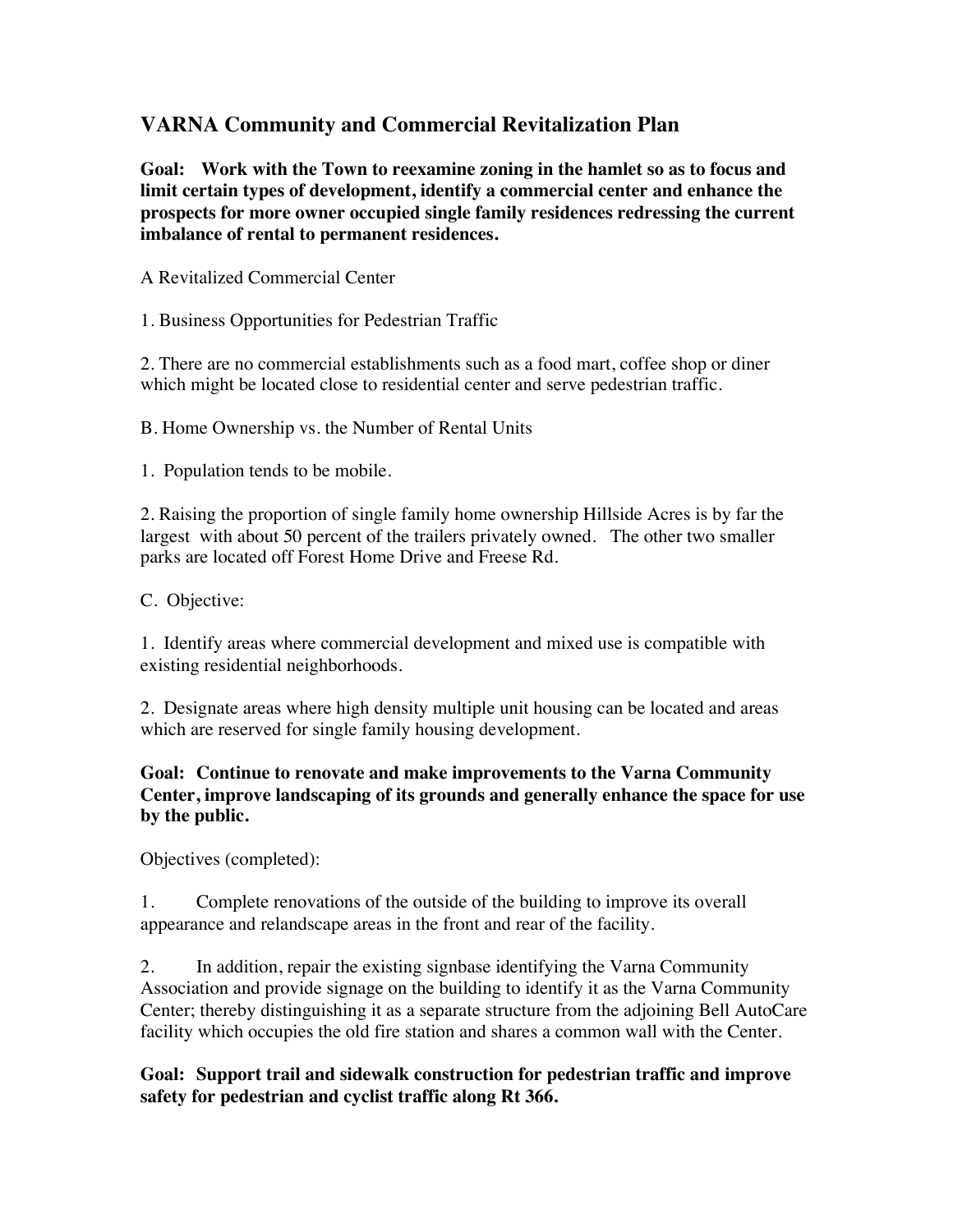1. Constructed trail connecting the Center playground with the Hillside Acres Trailer Park

2. The old railroad right of way is one which provides a hiking trail through the center of the hamlet, but access is only from Mt. Pleasant Rd and the trail is largely undeveloped with the need for upgrading especially to make it a public right of way.

#### Objective:

1. Support efforts of the Town to secure funding to develop the portion of the Dryden Trail System which will connect with the Ithaca Town Trail continuing along the old railroad right of way to Rt 13.

2. Explore funding possibilities from DOT, the county MPO and other sources for a sidewalk and curbing in the right of way abutting Rt 366 along the denser portions of the hamlet in the area from Mt. Pleasant Road to the Lucente Apartments near the western edge of the hamlet.

#### **Goal: Work to enhance community pride, beautification and involvement in community affairs.**

A. Beautification

1. In general the community has maintained its appearance;

2. There are parts of the area especially along Rt 366 which could stand improvements and enhancements.

3. Many of the oldest structures in the hamlet are located along Rt 366 and many of these have been converted to rental properties. Some of these structures are in need of minor fix ups and painting and/or could use simple landscaping to improve the looks of frontages.

4. Most property owners in the hamlet are very conscious of maintaining lawns, planting flowers and in general trying to provide a pleasant appearance to their properties

B. Public Awareness

Objective:

1. Provide opportunity during election years to candidate forums

2. Enhance the Center programs to better serve youth, seniors and families in the community. Maintaining some kind of an after school program for youth has been a priority for the past three years.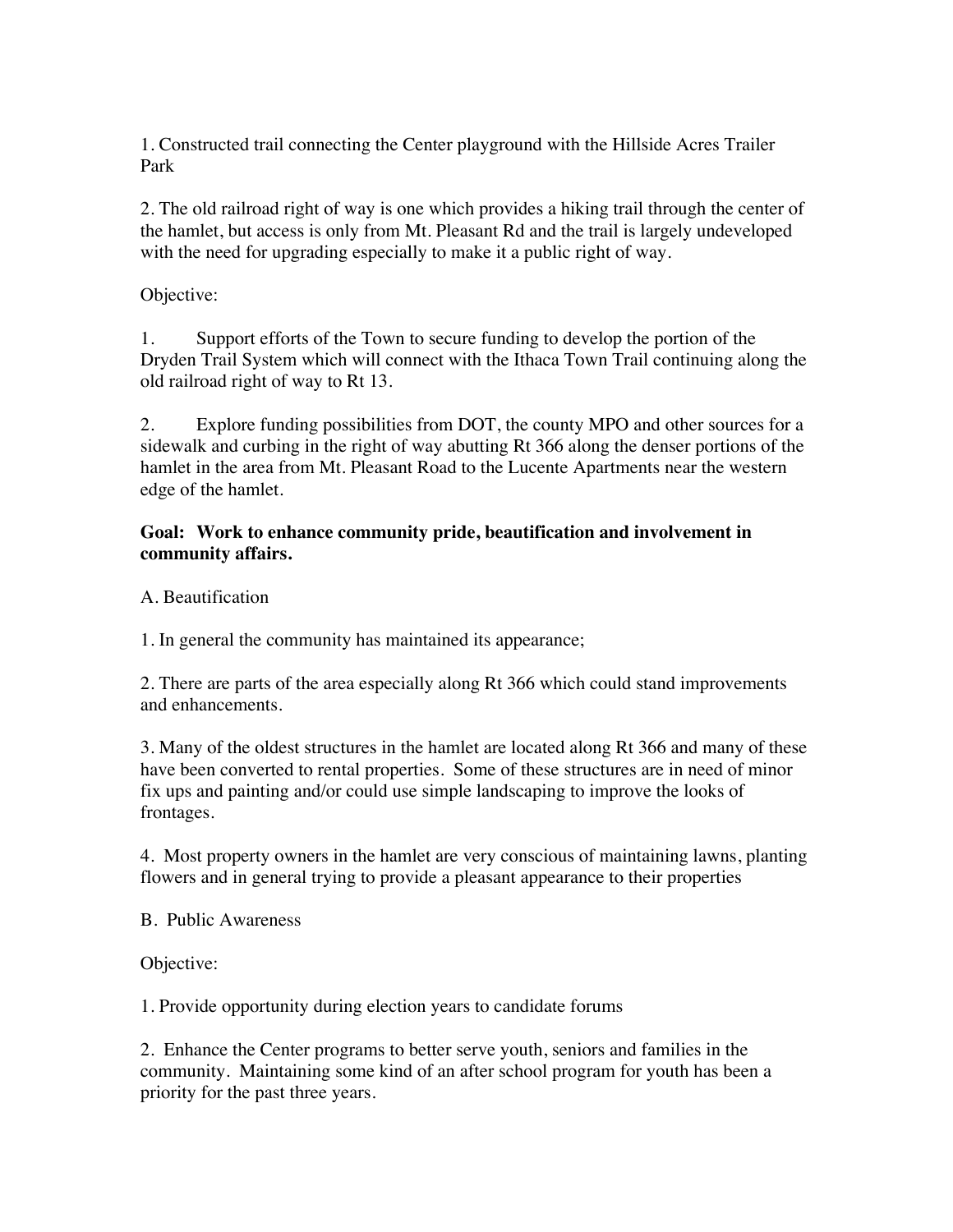3. Maintain and improve the Center's community playground area and equipment.

4. Plan and implement a beautification program in the hamlet. This may include promoting better landscaping fronting Rt 366; asking the Town to enforce the junk ordinance to remove junk vehicles and assist the community in applying for Main Street funding to help improve appearance of residential and commercial buildings in the community through paint and fix up days.

5. Expand community connections through a regular newsletter

## **Goal: Support measures to improve public safety**

A. Chief concerns in the hamlet include pedestrian safety, speeding vehicles and fire prevention.

1. Citizens watching out for each other is an effective measure to minimize potential criminal activity or vandalism, and organizing such groups is needed.

## B. Traffic

1. Speed limit has been reduced to 30mph, the line has been striped for "No Passing", but speed limits must be enforced.

2. Residents leaving or returning by car for or from work, running errands, etc. are often confronted with long lines of cars before being able to pull out of their driveways.

3. Several accidents at the intersection of Freese and Mt. Pleasant Rds with Rt 366. where cars have been hit in one direction or the other while either crossing 366 or turning onto the driving lane.

4. Use of the shoulder by pedestrians and cyclists is still dangerous.

C. Fire Protection

Objective:

1. Support efforts of the Volunteer Fire Company to recruit volunteers to maintain the force.

2. Discuss the possibility of organizing a neighborhood watch to enhance community safety.

**Goal: Support enhanced bus and park and ride service to reduce traffic volume and noise along Rt 366.**